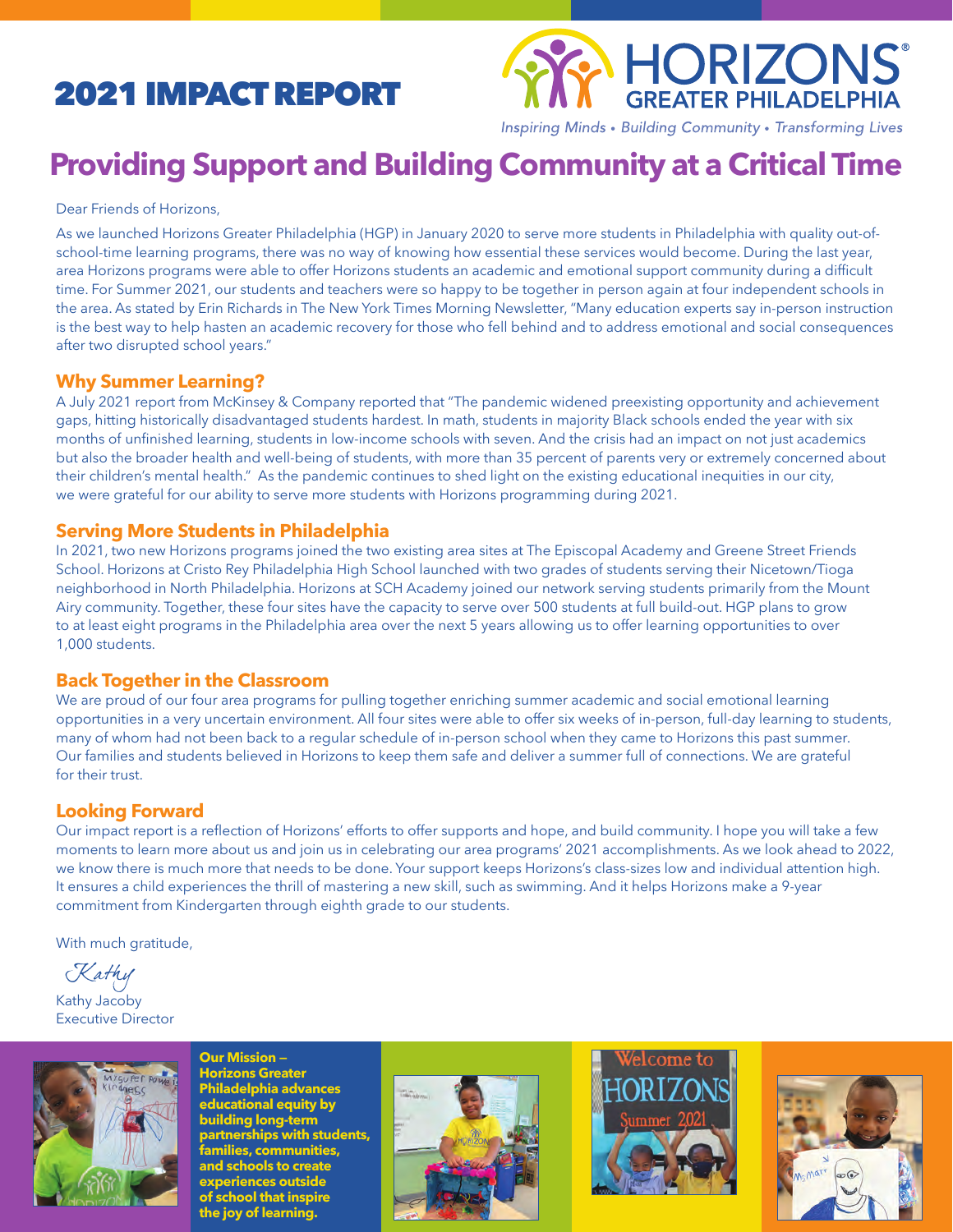## **Horizons in Philadelphia - Summer 2021 By the Numbers**

# 5:1 Student to Staff Ratio



**"**My favorite part of Horizons is learning new things.**"**

 — Jayla, *Horizons at SCH Kindergarten student*





**"**We work hand in hand with families to best support our scholars. We want scholars to know success and accountability is not just at home and not just at school, that there are shared expectations. This reciprocity and balance is key to our scholars' success.**"**

 — Micah, Horizons at GSFS Program Director





Average summer attendance rate 81%



**"**The fun part about project-based learning is the students really drive their instruction, they get to pick and utilize the resources we have on campus.**"**

 — Ryan Learn, *Horizons at EA Program Director* 







On average, weeks of math and reading growth after participating in Horizons for six weeks

275 **Students** Enrolled Summer 2021

**"**We are learning about leadership and how we should present ourselves to the younger students so they can look up to us.**"**

 — Keira,  *Horizons at EA graduate + volunteer*

16,500 Free, nutritious meals provided

90 Hours of academic instruction/child

**"**Horizons is like a family where we grow together and succeed together.**"**

> — Mykel, *Horizons at EA 8th grade graduation speech*

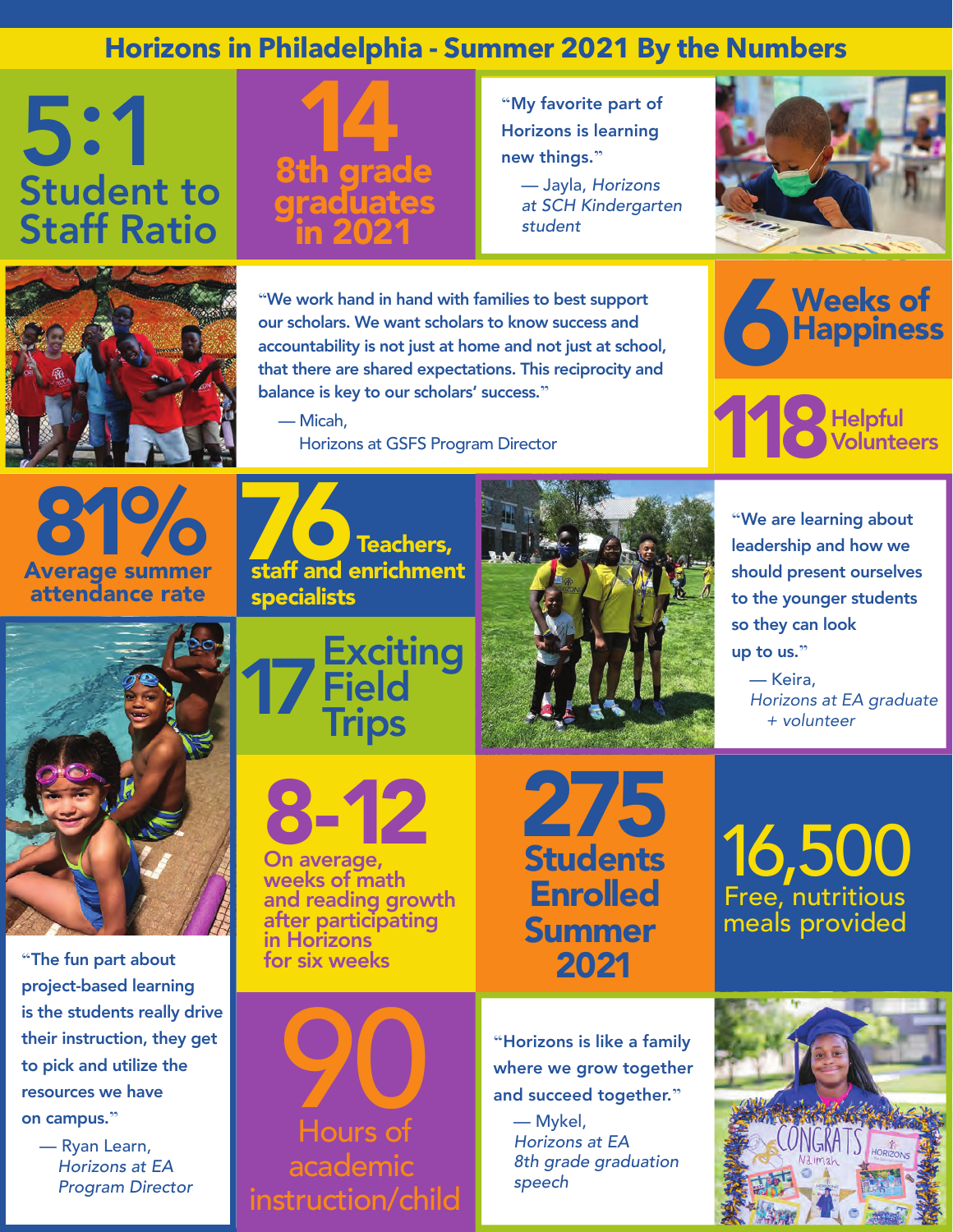

**"**One of things we saw this past summer was the lack of movement opportunities for students during the pandemic. Our students loved moving to their different enrichment classes, moving in physical education, moving in drama, and we saw the benefits of the engagement in the classroom during their academic time because they have the ability to move during their enrichment classes.**"**

-Courtney Delaney, *Horizons at EA Executive Director* 



**Horizons at The Episcopal Academy** Founded 2013 Partner Schools - Frederick Douglass Mastery Elementary, North Philadelphia and Ardmore Avenue Elementary, Lansdowne

**"**We adapt the GSFS life skills curriculum which helps students to problem solve, build conflict resolution skills, build a positive self-image, and develop a positive racial identity.**"**

-Malia Gilbert, *Horizons at GSFS Executive Director*



**Horizons at Greene Street Friends School** Founded 2016 Partner School - John Wister Mastery Elementary, **Germantown** 

**Horizons at Cristo Rey Philadelphia High School** Founded 2021 Partner Schools - Kenderton Elementary and Mary McLeod Bethune Elementary, North Philadelphia



**"**We love that the Horizons starts so early on and that we are able to incorporate different elements of our school into our program. For example, for our high school, we are very intentional about the mental health services we offer to students, and for that reason in the inaugural year for our Horizons program we hired a licensed school counselor to be with us.**"** 

-Keshema Davidson, *Horizons at CR Executive Director* 



**Horizons at SCH Academy** Founded 2021 Partner School - Henry Houston Elementary, Mount Airy



**"**The top three goals for our families for Summer 2021 were to build confidence, have social experiences, and be ready for 1st grade learning. I am happy to report we achieved those goals and so much more with our students.**"**

-Heather Murphy, *Horizons at SCH Executive Director*